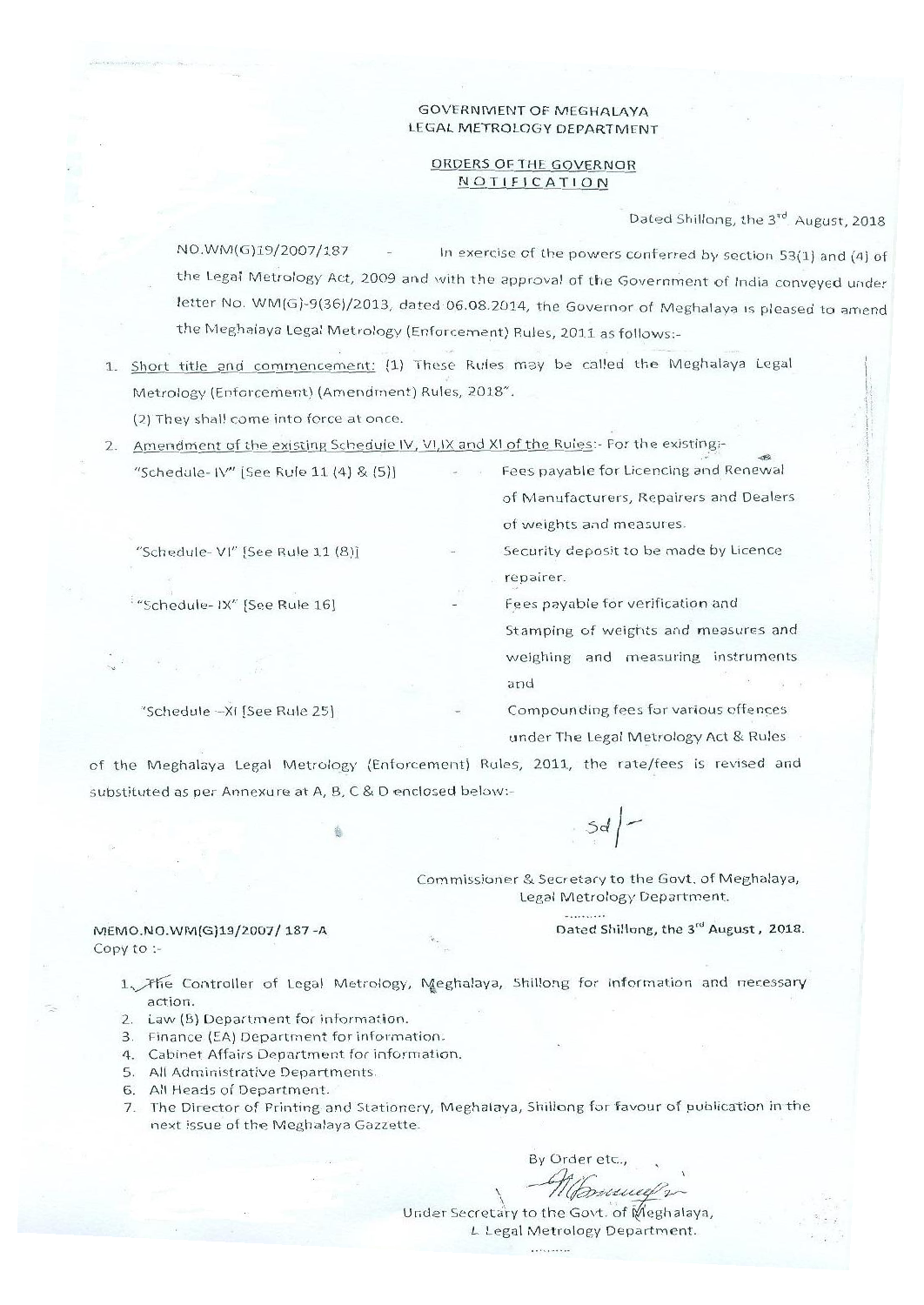# **Schedule-IX**

# [See Rule 16]

Fee payable for verification and Stamping of Weights and Measures and Weighing and Measuring

### Instruments

# **1- (a) Bullion Weights:**

| Denomination | Fees per piece (Rs.) |
|--------------|----------------------|
| (1)          | (2)                  |
| 10 Kg.       | 40.00                |
| 5 Kg.        | 30.00                |
| 2 Kg.        | 30.00                |
| 1 Kg.        | 25.00                |
| 500 g.       | 25.00                |
| 200 g.       | 25.00                |
| 100 g.       | 25.00                |
| 50 g.        | 20.00                |
| 20 g.        | 20.00                |
| 10 g.        | 20.00                |
| 5 g.         | 20.00                |
| 2 g.         | 20.00                |
| 1g           | 20.00                |

# (b) **Carat Weights:**

| 100g(500c)      | 30.00 |
|-----------------|-------|
| 40g (200 c)     | 30.00 |
| 20g(100c)       | 30.00 |
| 10g(50c)        | 30.00 |
| 4g(20c)         | 30.00 |
| 2g(10c)         | 30.00 |
| lg(5c)          | 30.00 |
| 400 $mg(2c)$    | 30.00 |
| 200mg(1 c)      | 30.00 |
| 100mg $(0.5 c)$ | 30.00 |
| 40mg(0.02c)     | 30.00 |
| 20mg(0.01c)     | 30.00 |
| 10mg(0.05c)     | 30.00 |
| 4mg(0.02c)      | 30.00 |
| 2mg(0.01 c)     | 30.00 |
| 1mg(0.005c)     | 30.00 |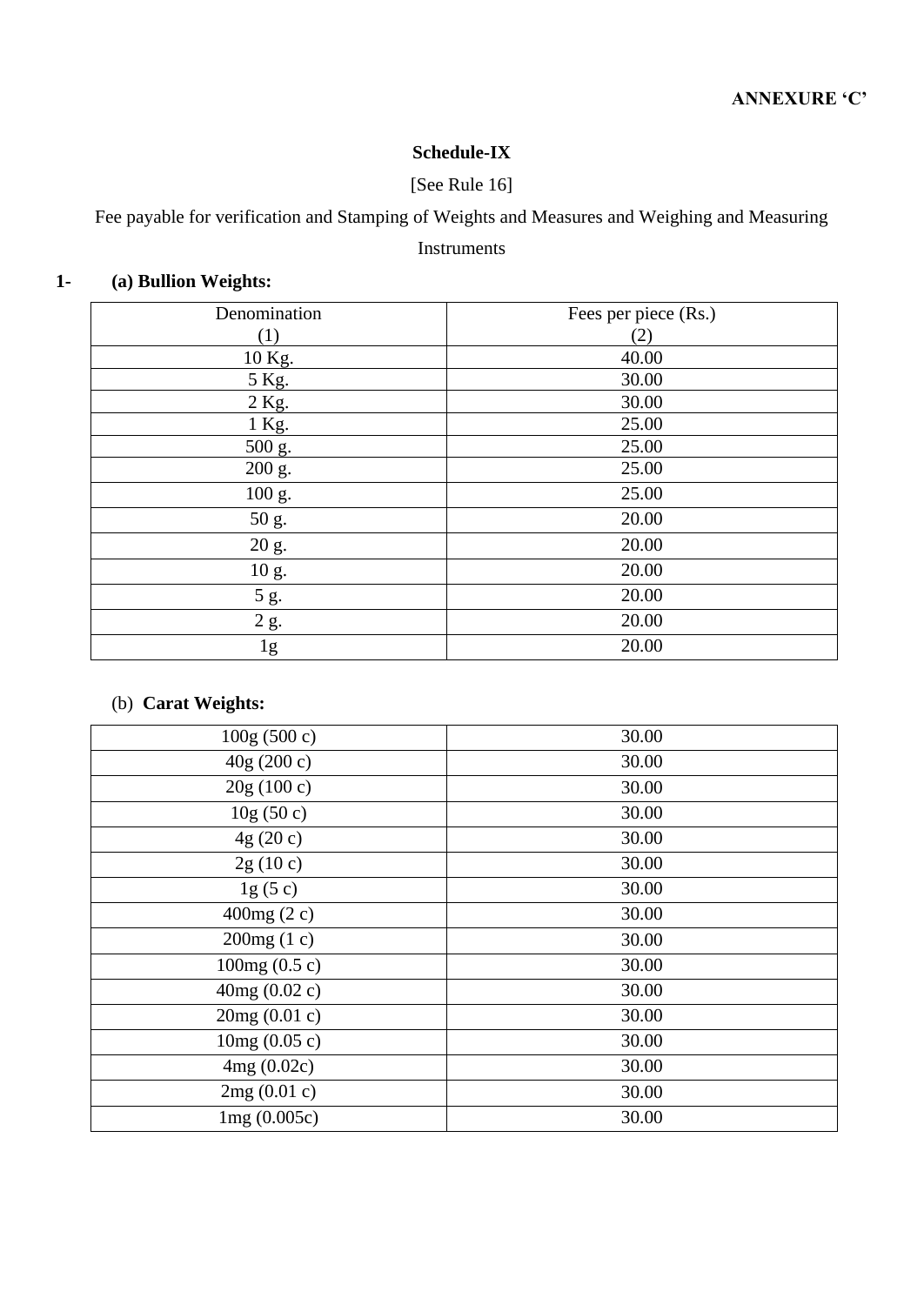# **(c) Cylindrical knob type weights:**

| Denomination        | Fees per piece (Rs.) |
|---------------------|----------------------|
|                     | $\left( 2\right)$    |
| 10 Kg.              | 30.00                |
| 5 Kg.               | 30.00                |
| 2 Kg.               | 30.00                |
| 1 Kg.               | 30.00                |
| $\overline{500}$ g. | 10.00                |
| 200 g.              | 10.00                |
| 100 g.              | 10.00                |
| 50 g.               | 10.00                |
| 20 g.               | 10.00                |
| 10 g.               | 10.00                |
| 5 g.                | 10.00                |
| 2 g.                | 10.00                |
| 1g                  | 10.00                |

# **(d) Sheet metal Weight (other than Bullion)**

| Denomination                       | Fees per piece (Rs.) |
|------------------------------------|----------------------|
|                                    | (2)                  |
| 500 mg.                            | 10.00                |
| 200 mg.                            | 10.00                |
| 100 mg.                            | 10.00                |
| 50 mg.                             | 10.00                |
| 20 mg.                             | 10.00                |
| $10 \frac{\text{mg}}{\text{mg}}$ . | 10.00                |
| 5 mg.                              | 10.00                |
| 2 mg.                              | 10.00                |
| 1 mg.                              | 10.00                |

# **(e) Iron hexagonal, knob type weights and parallelepiped weights:**

| Denomination    | Fees per piece (Rs.) |
|-----------------|----------------------|
| (1)             | (3)                  |
| 50 Kg.          | 50.00                |
| 20 Kg.          | 30.00                |
| 10 Kg.          | 30.00                |
| 5 Kg.           | 30.00                |
| 2 Kg.           | 20.00                |
| 1 Kg.           | 20.00                |
| 500 g.          | 10.00                |
| 200 g.          | 10.00                |
| 100 g.          | 10.00                |
| 50 g.           | 10.00                |
| 20g             | 10.00                |
| 10 <sub>g</sub> | 10.00                |
| 5g              | 10.00                |
| 2g              | 10.00                |
| 1g              | 10.00                |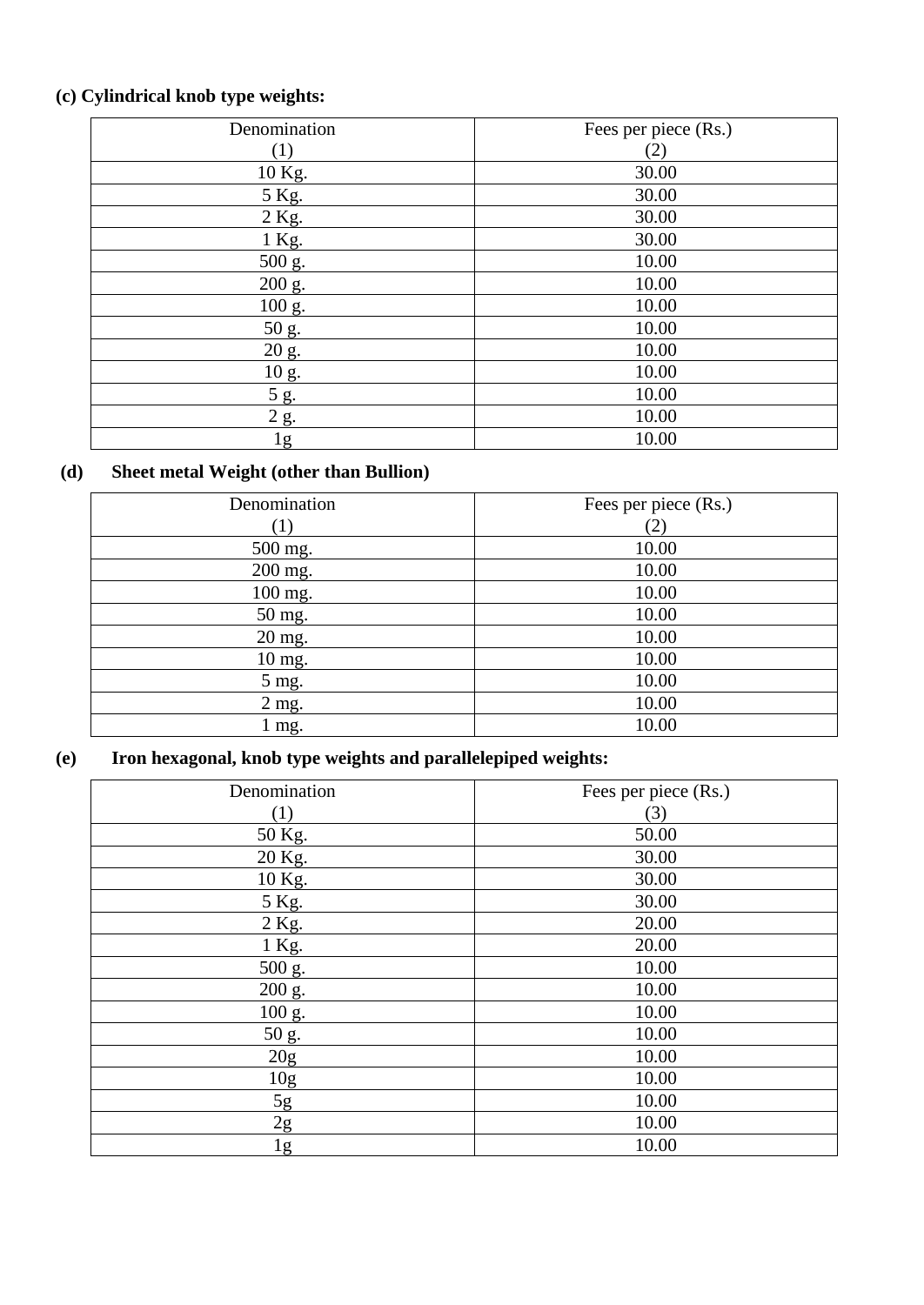# **(f) Standard weights for testing of high capacity weighing machines:**

| Denominations | Fee corresponding to Max   | Fee corresponding to Max permissible    |
|---------------|----------------------------|-----------------------------------------|
|               | permissible relative error | relative error 3.3/10000, 1.7/10000 and |
|               | $0.5/10000$ in Rs.         | 1.0/10000 in Rs.                        |
| 100kg         | 100.00                     | 100.00                                  |
| 200kg         | 200.00                     | 150.00                                  |
| 500kg         | 400.00                     | 300.00                                  |
| 1000kg        | 1000.00                    | 750.00                                  |
| 2000kg        | 2000.00                    | 1500.00                                 |
| 5000kg        | 4000.00                    | 3000.00                                 |

# **2- Capacity Measures:**

| Denomination        | Fees per piece (Rs.) |
|---------------------|----------------------|
| (1)                 | (2)                  |
| 100 litre and above |                      |
| 501                 | 100.00               |
| 201                 | 50.00                |
| 101                 | 40.00                |
| 5 1                 | 30.00                |
| 21                  | 20.00                |
| 11                  | 20.00                |
| 500 ml              | 20.00                |
| 200 ml              | 20.00                |
| $100$ ml            | 20.00                |
| 50 ml               | 20.00                |
| $20 \text{ ml}$     | 20.00                |
| $10 \text{ ml}$     | 20.00                |
| 5 <sub>ml</sub>     | 20.00                |
| $2 \text{ ml}$      | 20.00                |
| $1 \text{ ml}$      | 20.00                |

# **3- Length Measures:**

# **(a) Non-Flexible –**

| Denomination                   | Fees per piece (Rs.) |
|--------------------------------|----------------------|
|                                |                      |
| 2 m.                           | 30.00                |
| 1 m.                           | 30.00                |
| $0.5$ m.                       | 30.00                |
| 1 m. graduated (at every cm)   | 50.00                |
| 0.5 m. graduated (at every cm) | 50.00                |

## **(b) Fabric Plastic/ Woven/Steel tapes –**

| <b>Accuracy Class</b> | Fee per metre (Rs.)      |
|-----------------------|--------------------------|
|                       | $\overline{\phantom{0}}$ |
| Class-I               | 10.00                    |
| $Class-II$            | 5.00                     |
| Class-III             | 5.00                     |

# **(c) Folding Scales –**

| Denomination | Fees per piece (Rs.)<br>∼ |
|--------------|---------------------------|
| m.           | 30.00                     |
| 0.5 m.       | 30.00                     |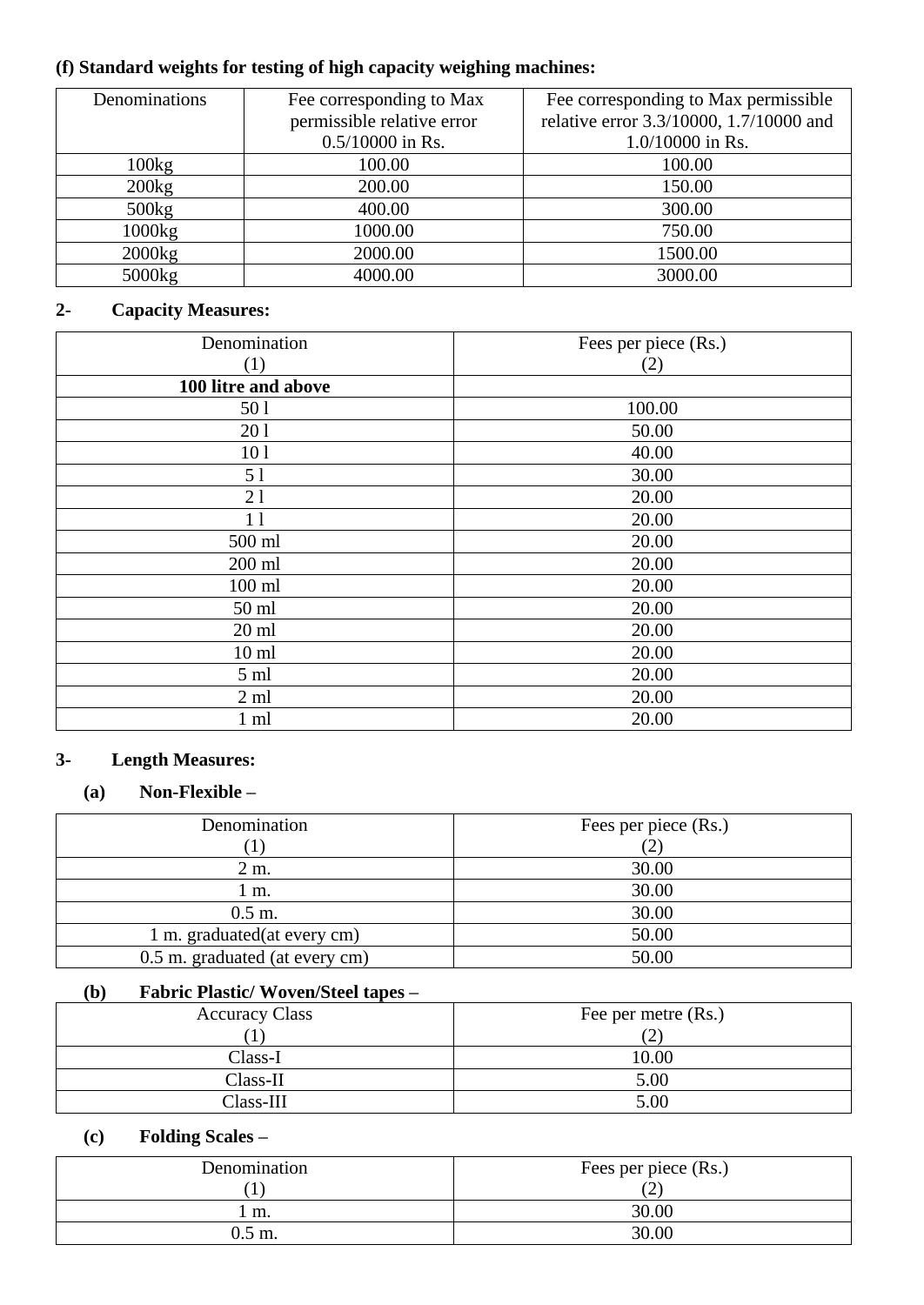#### **(d) Surveying Chain –**

| Denomination | Fees per piece (Rs.) |
|--------------|----------------------|
|              |                      |
| 30 m.        | 200.00               |
| 20 m.        | 200.00               |

#### **4 - Beam Scale Class A & B:**

| Denomination     | Fees per piece (Rs.) |
|------------------|----------------------|
| $\left(1\right)$ | (2)                  |
| 200 kg.          | 600.00               |
| 100 kg.          | 450.00               |
| 50 kg.           | 250.00               |
| 20 kg.           | 250.00               |
| 10 kg.           | 250.00               |
| 5 kg.            | 150.00               |
| $2$ kg.          | 150.00               |
| $1$ kg.          | 150.00               |
| 500 g and below  | 100.00               |

#### **5 - Beam Scales Class C& D:**

| Denomination      | Fees per piece (Rs.) |
|-------------------|----------------------|
| $\left( 1\right)$ | (2)                  |
| 1000 kg.          | 400.00               |
| 500 kg            | 300.00               |
| $300 \text{ kg}$  | 250.00               |
| 200 kg            | 150.00               |
| 100 kg            | 100.00               |
| $50 \text{ kg}$   | 50.00                |
| $20 \text{ kg}$   | 50.00                |
| $10 \text{ kg}$   | 30.00                |
| 5 kg              | 30.00                |
| 2 kg              | 20.00                |
| $1 \text{ kg}$    | 20.00                |
| 500 g and below   | 15.00                |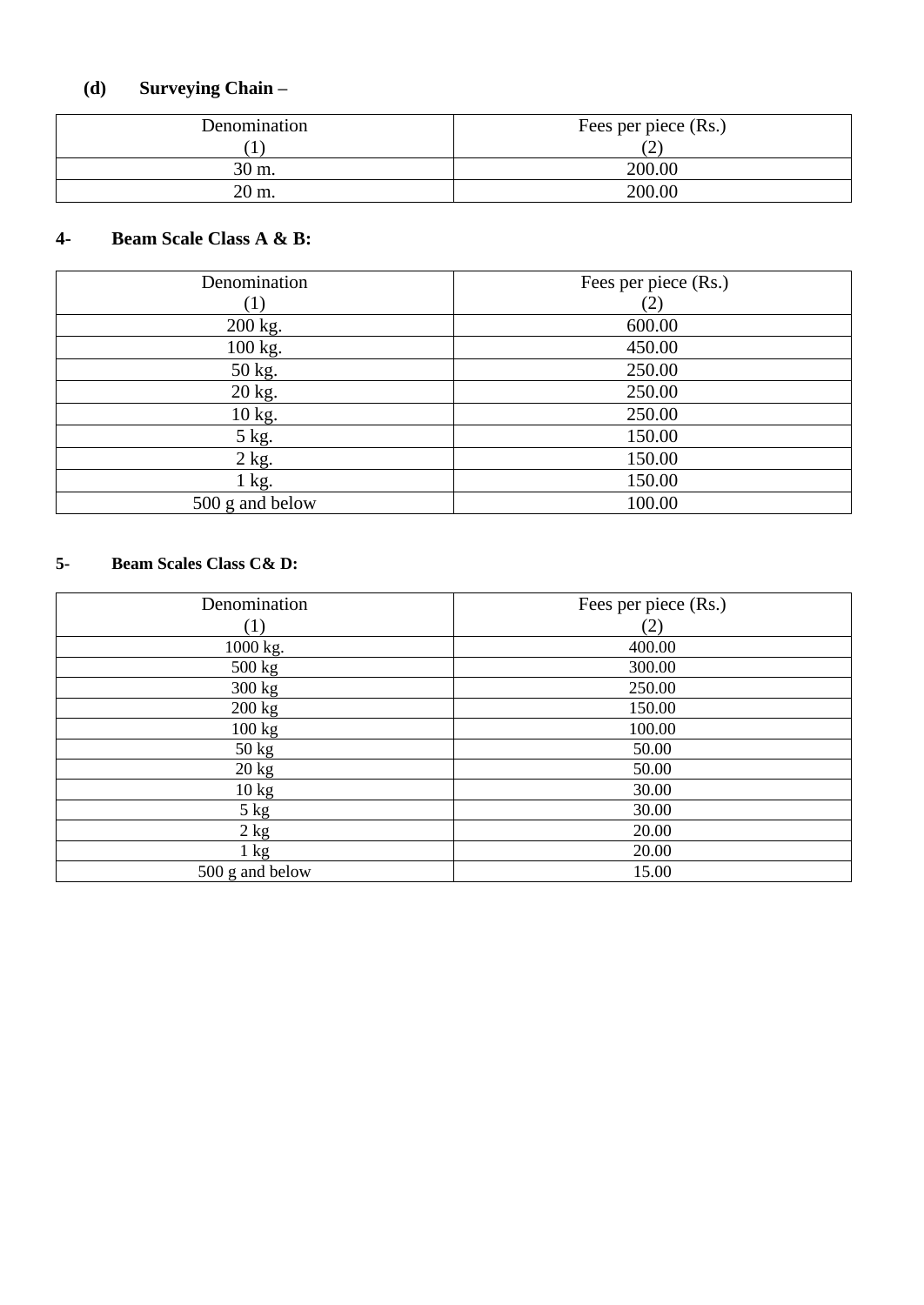# **6- Non-Automatic Weighing Instruments - Mechanical (analogue) Class III & IIII :**

| Capacity         | Fee (Rs) |
|------------------|----------|
| 400 t            | 5000.00  |
| 300t             | 5000.00  |
| 200t             | 5000.00  |
| 150t             | 5000.00  |
| 100t             | 5000.00  |
| 80t              | 5000.00  |
| 60t              | 5000.00  |
| 50t              | 5000.00  |
| 40t              | 5000.00  |
| 30 <sub>t</sub>  | 5000.00  |
| 25t              | 5000.00  |
| 20t              | 5000.00  |
| 15t              | 5000.00  |
| 10 <sub>t</sub>  | 3000.00  |
| 5 <sub>t</sub>   | 3000.00  |
| 3 <sub>t</sub>   | 1500.00  |
| 2t               | 1500.00  |
| 1500 kg          | 1000.00  |
| 1000 kg          | 1000.00  |
| 500 kg           | 1000.00  |
| 300 kg           | 600.00   |
| 250 kg           | 600.00   |
| 200 kg           | 600.00   |
| 150 kg           | 400.00   |
| 100 kg           | 400.00   |
| 50 kg            | 300.00   |
| 30 kg            | 300.00   |
| $25$ kg          | 200.00   |
| $20$ kg          | 200.00   |
| $15 \text{ kg}$  | 100.00   |
| 10 kg            | 100.00   |
| 5 kg             | 60.00    |
| 3 kg             | 60.00    |
| $2$ kg           | 60.00    |
| $1 \text{ kg}$   | 60.00    |
| 500 g. and below | 30.00    |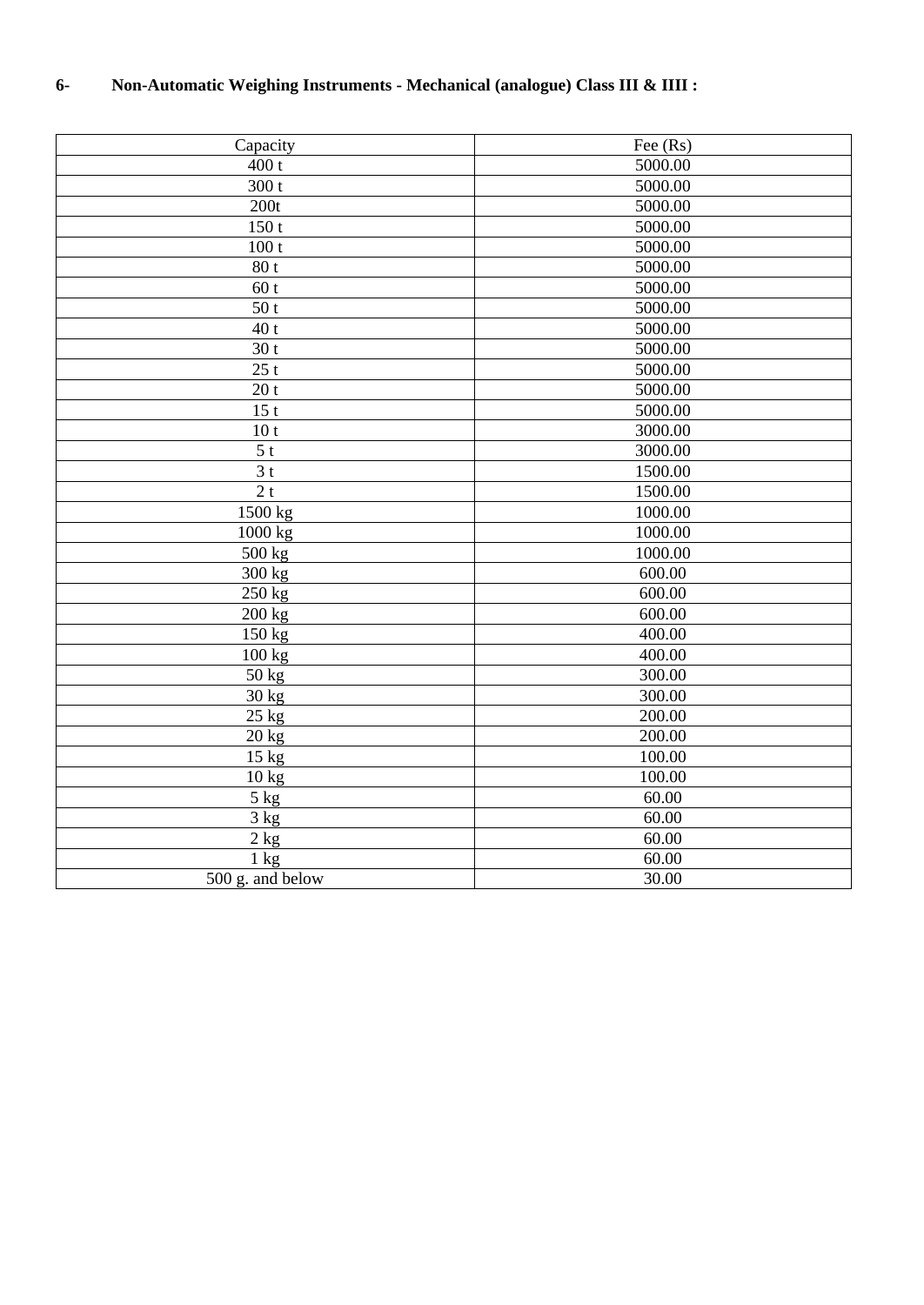| Capacity                             | Fee (Rs) |
|--------------------------------------|----------|
| 400t                                 | 5000.00  |
| 300t                                 | 5000.00  |
| 200t                                 | 5000.00  |
| 150t                                 | 5000.00  |
| 100t                                 | 5000.00  |
| 80t                                  | 5000.00  |
| 60t                                  | 5000.00  |
| 50t                                  | 5000.00  |
| $\overline{40}$ t                    | 5000.00  |
| $\overline{3}0$ t                    | 5000.00  |
| 25t                                  | 5000.00  |
| 20 <sub>t</sub>                      | 5000.00  |
| 15t                                  | 5000.00  |
| 10 <sub>t</sub>                      | 3000.00  |
| 5 <sub>t</sub>                       | 3000.00  |
| 3 <sub>t</sub>                       | 1500.00  |
| $\overline{2t}$                      | 1500.00  |
| 1500 kg                              | 1000.00  |
| 1000 kg                              | 1000.00  |
| $500 \text{ kg}$                     | 1000.00  |
| $300 \text{ kg}$                     | 600.00   |
| 250 kg                               | 600.00   |
| $\overline{200}$ kg                  | 600.00   |
| $150$ kg                             | 600.00   |
| $\overline{100}$ kg                  | 600.00   |
| 50 kg                                | 400.00   |
| 30 kg                                | 400.00   |
| 25 kg                                | 400.00   |
| 20 kg                                | 400.00   |
| 15 kg                                | 300.00   |
| $10$ kg                              | 300.00   |
| $5$ kg                               | 300.00   |
| $3 \text{ kg}$                       | 200.00   |
| 2 kg                                 | 200.00   |
| $1 \text{ kg}$                       | 200.00   |
| $\overline{500 \text{ g}}$ and below | 200.00   |
|                                      |          |

#### **7- Non-Automatic Weighing Instruments - Electronic Class III & IIII :**

### **8 (i) - Not Automatic Weighing instruments both mechanical and electronics Class I & II:**

| Capacity                        | Fee $(Rs)$ |
|---------------------------------|------------|
| Exceeding $50t$                 | 5000.00    |
| Not exceed 50t but exceed 10t   | 5000.00    |
| Not exceed 10t but exceed 1t    | 3000.00    |
| Not exceed 1t but exceed 50kg   | 1500.00    |
| Not exceed 50kg but exceed 10kg | 750.00     |
| Not exceed 10kg                 | 500.00     |

### **8 (ii) - Automatic Weighing Instrument:**

| Capacity                              | Fee $(Rs.)$ |
|---------------------------------------|-------------|
| Exceeding 100 t                       | 5000.00     |
| Not exceeding 100t but exceeding 50t  | 5000.00     |
| Not exceeding 50t but exceeding 10t   | 5000.00     |
| Not exceeding 10t but exceeding 1t    | 3000.00     |
| Not exceeding 1t but exceeding 50kg   | 750.00      |
| Not exceeding 50kg but exceeding 10kg | 500.00      |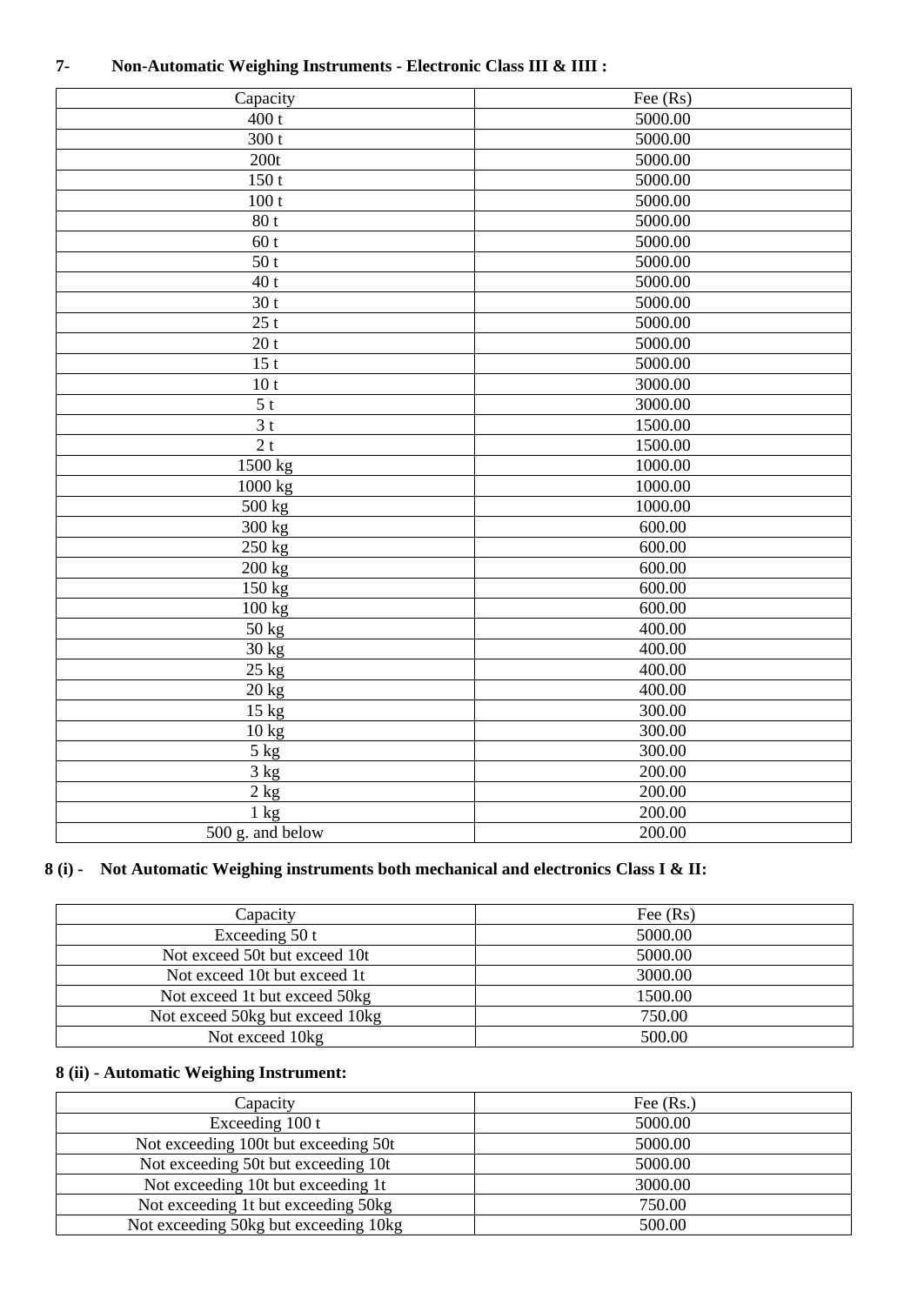#### **9- Volumetric measuring instruments:**

| (a) | Dispensing pumps each pump |   |  |
|-----|----------------------------|---|--|
| (b) | Totalizing counter         | ٠ |  |
| (c) | Other instruments          |   |  |

 $\dot{\;}$  2000.00 per unit

 $\dot{\;}$  1000.00 per unit

| Capacity                                       | Fee $(Rs.)$ .                                        |
|------------------------------------------------|------------------------------------------------------|
| Exceeding 100 litre                            | .1000/- for the $1st$ 100 liters plus .500 for every |
|                                                | additional 100 liters or part thereof.               |
| Not exceeding 100 litre but exceeding 50 litre | 1000.00                                              |
| Not exceeding 50 litre but exceeding 20 litre  | 500.00                                               |
| Not exceed 20 litre                            | 400.00                                               |

#### **10- Flow meters: Rate per unit**

.

 $\dot{ }$ .4000.00

 $\dot{-.}5000.00$ 

 $\dot{ }$ .5000.00

| Flow rate up to 100 litre/ min.          |  |
|------------------------------------------|--|
| Above 100 litre/ min upto 500 litre/ min |  |
| Above $500$ litre /min.                  |  |

### 11- **Linear Measuring Instruments:** Rate per unit

Taxi, Autorishaw meters `.200.00 Other meters  $\qquad 100.00$ 

**12- Clinical Thermometer Rate per unit** 

### 13- Water meter **Rate per unit**

`.10.00

`.10.00 per unit

`.100.00 per unit

#### **14- Peg Measure:**

| Capacity | Fee $()$ . |
|----------|------------|
| 30 ml    | 100.00     |
| $60$ ml  | 100.00     |
| 100 ml   | 100.00     |

### **15. CNG Dispensers**: **Rate per unit**

`.2000.00 per unit

`.2000.00 per unit

#### **16. LPG Dispensers**: **Rate per unit**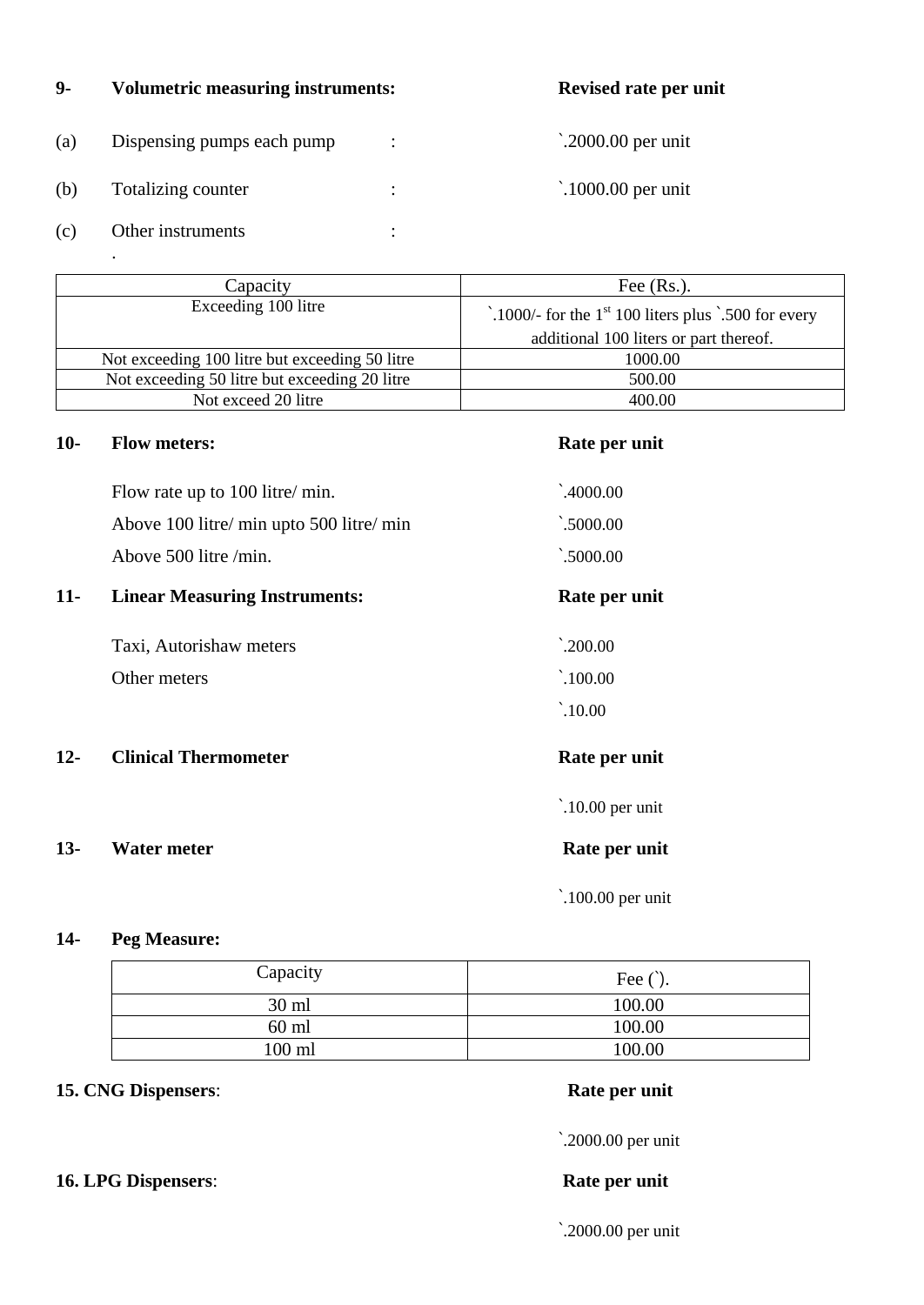17. (i) Counter Machines up to capacity 10kg:  $\qquad \qquad$  .50.00

(ii) Counter Machines above capacity 10 kg:  $\qquad \qquad \ddots$ 100.00

# **SCHEDULE -XI** [See rule 25]

# Compounding fees for various offences

| Sr.            | Section and nature of offence                                                | Penal   | Compounding fee                                 |
|----------------|------------------------------------------------------------------------------|---------|-------------------------------------------------|
| No.            |                                                                              | Section |                                                 |
| $\mathbf{1}$   | Use of weight, measure or<br>S. 8(3)                                         | 25      | May extend upto                                 |
|                | numeration other than the Standard                                           |         | $^{\cdot}$ .2500/-                              |
|                | weight, measure or numeration                                                |         |                                                 |
| $\overline{2}$ | S. $8(4)$<br>Manufacture of weight or<br>measure not conforming to Standards | 27      | $^{\cdot}$ .2000/-                              |
| 3              | S. 10<br>Transaction or dealing or                                           | 28      | $\dot{\cdot}$ .1000/-                           |
|                | contract in respect of goods etc, by                                         |         |                                                 |
|                | weight, measure or number than                                               |         |                                                 |
|                | prescribed.                                                                  |         |                                                 |
| $\overline{4}$ | S. 11 Quote or make announcement or                                          |         |                                                 |
|                | issue or exhibit of price list or changing                                   | 29      | <b>Retailer or Wholesaler</b><br>$=$ 2000/-     |
|                | of price than in accordance with<br>standard unit of weight or measure or    |         |                                                 |
|                | numeration.                                                                  |         | Manufacturer or Importer $=$<br>$10000/-$       |
| 5              | S. 12 Demanding or receiving any                                             | 30      |                                                 |
|                | articles or thing on service in excess or                                    |         | $\dot{-}5000/-$                                 |
|                | less than the quantity specified by                                          |         |                                                 |
|                | contract or agreement.                                                       |         |                                                 |
| 6.             | S. 17 Maintenance of records, registers                                      | 31      | $\dot{-}500/-$                                  |
|                | by manufacturer, dealer or repairer and                                      |         |                                                 |
|                | production<br>of<br>weight,<br>measure                                       |         |                                                 |
|                | document, register on demand                                                 |         |                                                 |
| $\tau$         | S.23 Manufacturer of weight<br><b>or</b>                                     | 45      | May extend upto                                 |
|                | measure only with licence                                                    |         | $\dot{-}5000/-$                                 |
| 8              | S. 23 Repair/sale of weight or measure                                       | 46      | May extend upto                                 |
|                | only with licence                                                            |         | $\degree$ :2000/-                               |
| 9              | S. 24 Use of verified weight or measure                                      | 33      | May extend upto                                 |
|                | in transaction or protection                                                 |         | $\dot{-}5000/-$                                 |
|                |                                                                              | 33      |                                                 |
| 10             | S. 33 Sale of weight or measure without<br>verification                      |         | $\dot{-}5000/-$                                 |
| 11             | S. 34 Sale or delivery of commodities                                        | 34      |                                                 |
|                | by non-standards weight or measure                                           |         | $^{\cdot}$ .2500/-                              |
| 12             | S.35 Rendering service by non-standard                                       | 35      | $^{\cdot}$ .2500/-                              |
|                | weight or measure                                                            |         |                                                 |
| 13             | S.47 Tampering with licence                                                  | 47      | $\dot{-}5000/-$                                 |
| 14             | S. 53(3) Provision of any rule made                                          | 53(3)   | $\dot{-}500/-$                                  |
|                | under the Act                                                                |         |                                                 |
| 15             | Contravention of sub-section (1) of                                          |         | Wholesaler or Retailer $=$ `.1000/- to `.5000/- |